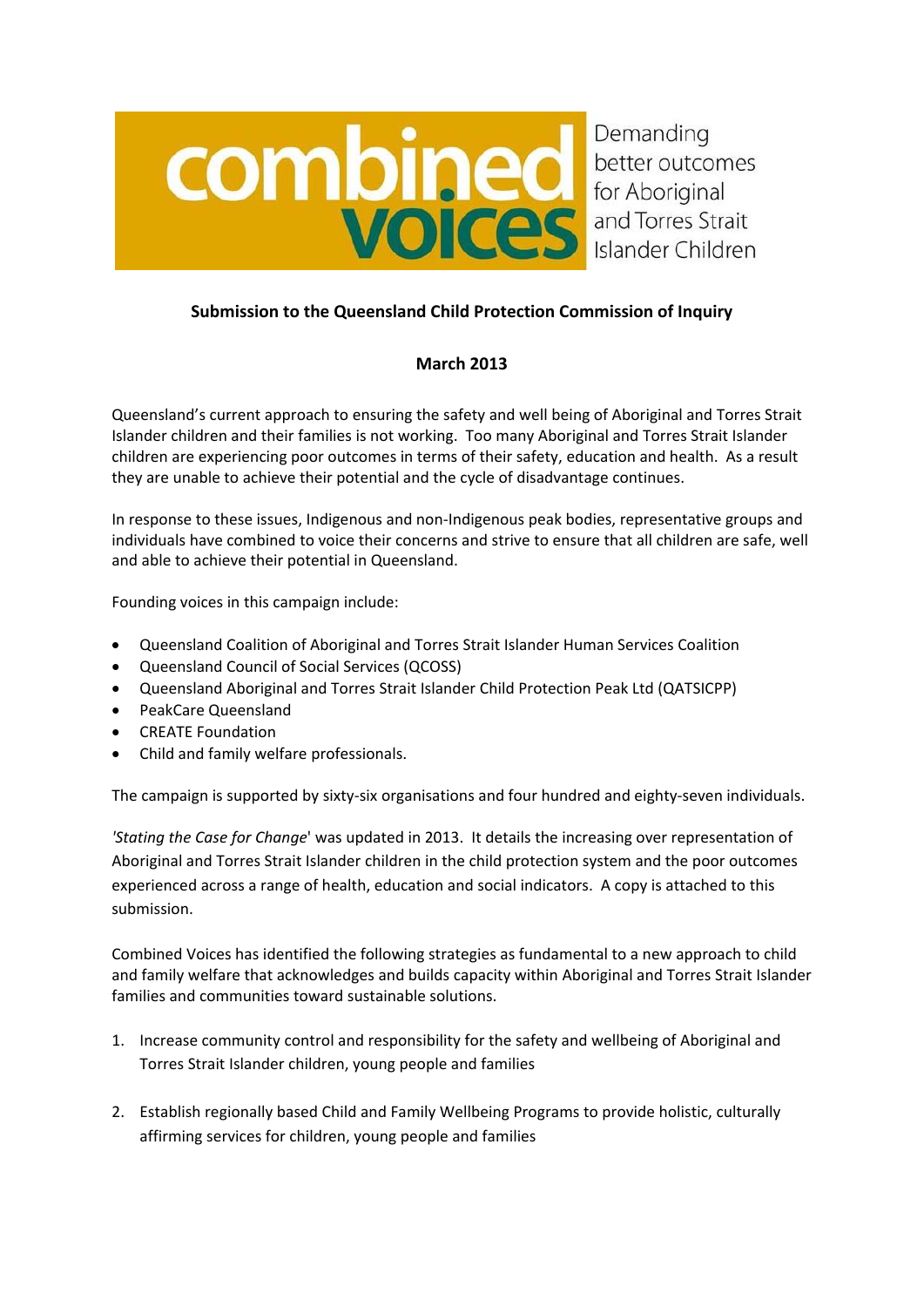- 3. Amend legislation to strengthen the role and responsibilities of Recognised Entities and Aboriginal and Torres Strait Islander Foster and Kinship Care agencies, and enhance connections between children and young people, families, communities and cultures.
- 4. Build upon existing capacity of the Aboriginal and Torres Strait Islander community controlled child protection sector to provide a broader scope and increased quality of services for children, young people and families
- 5. Acknowledge and address the links between the impact of colonisation and forced separation of children from their families, social and economic disadvantage, and the safety and well being of children.

Collectively, adoption of these strategies to underpin policy, legislation and practice reform would lead to a significant improvement in outcomes for Aboriginal and Torres Strait Islander children and reduction in their over representation in the child protection system.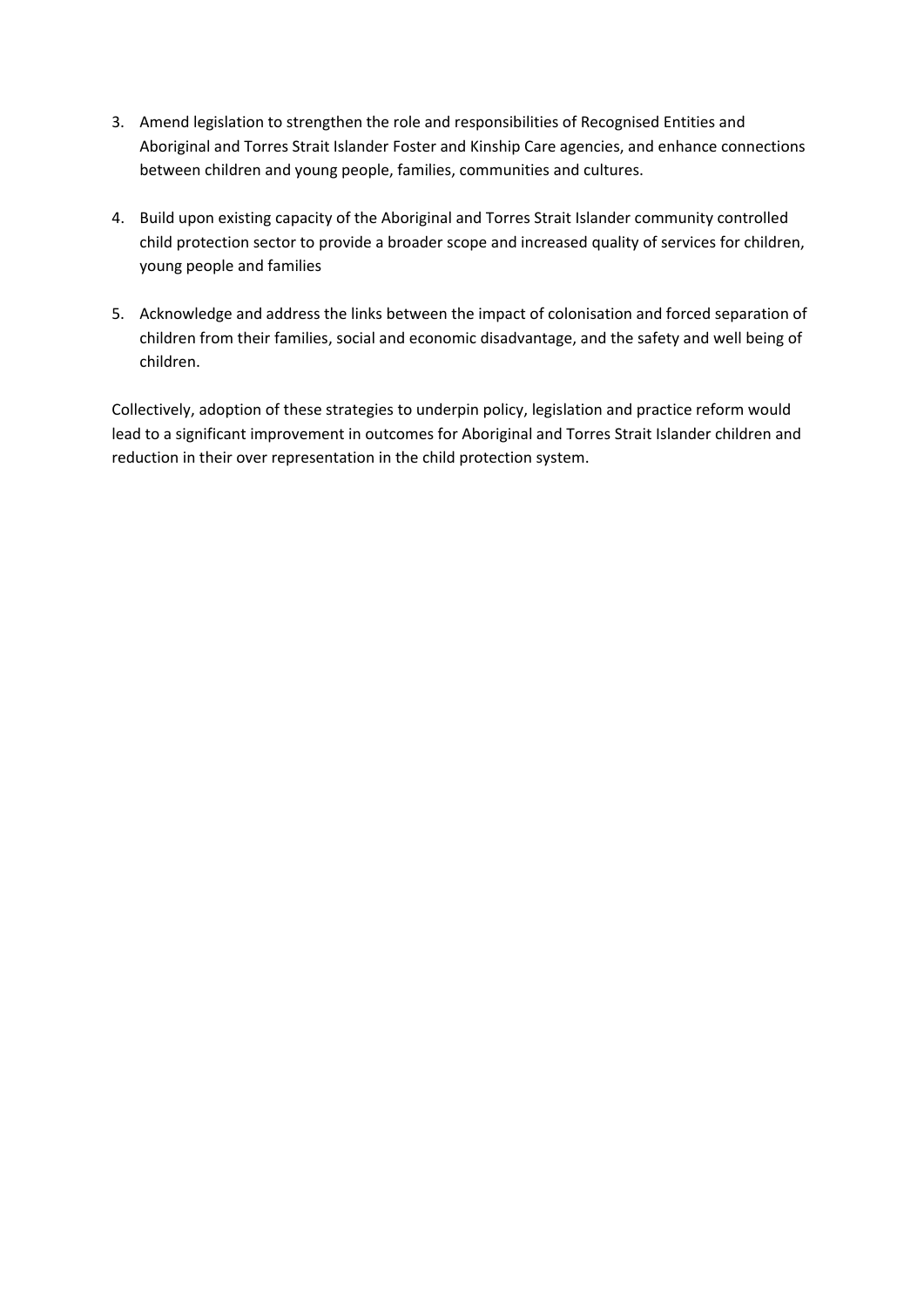# combined

Demanding better outcomes for Aboriginal and Torres Strait Islander Children

> Update: 201 3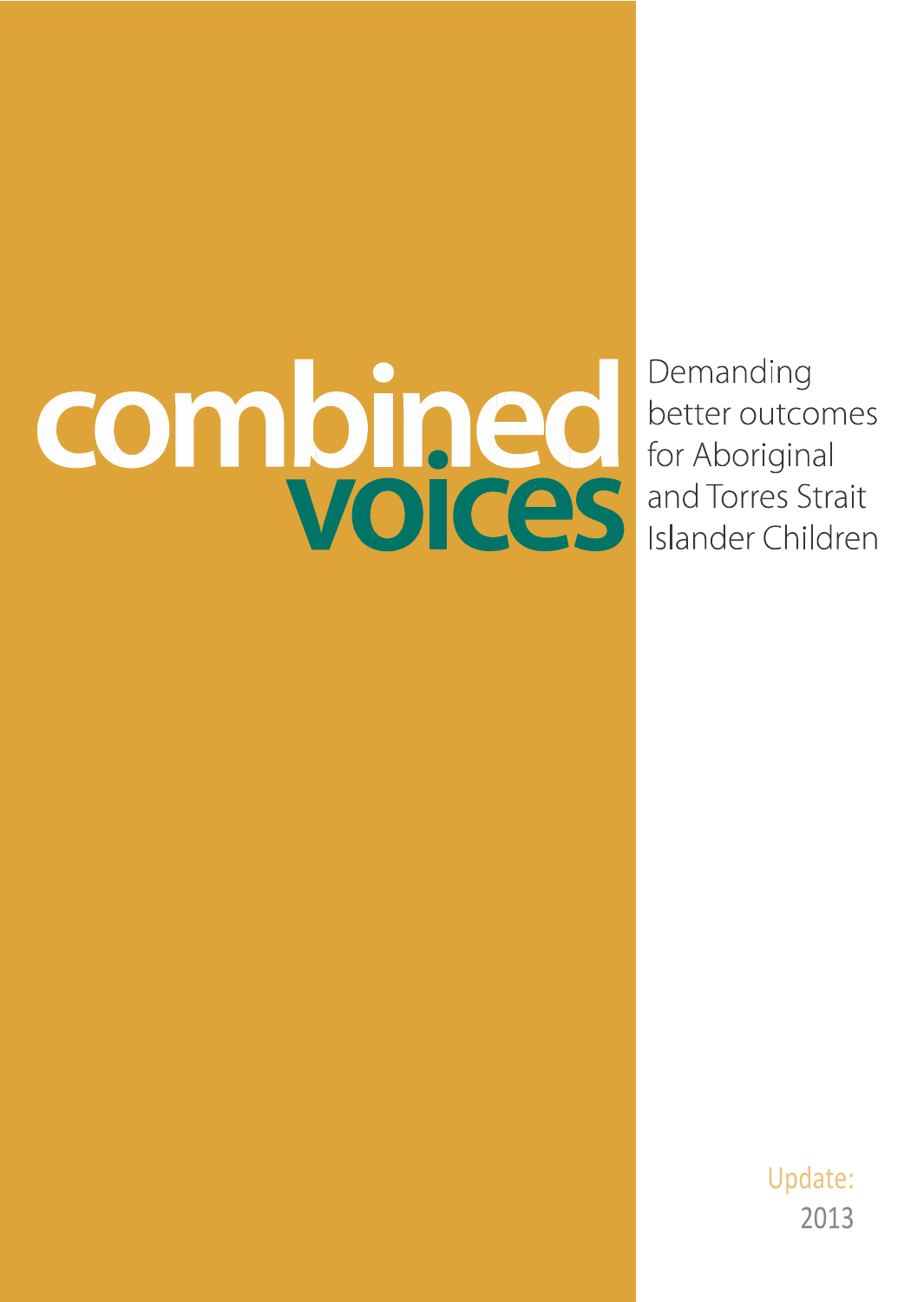# stating the case for change

# INTRODUCTION

Queensland's current approach to ensuring the safety and well being of Aboriginal and Torres Strait Islander children and their families is not working. Too many Aboriginal and Torres Strait Islander children are experiencing poor outcomes in terms of their safety, education and health. As a result they are unable to achieve their potential and the cycle of disadvantage continues.

In response to these issues, Indigenous and non-Indigenous peak bodies, representative groups and individuals have combined to voice their concerns and strive to ensure that all children are safe, well and able to achieve their potential in Queensland.

Founding voices in this campaign include:

- Queensland Aboriginal and Torres Strait Islander Human Services Coalition
- Coalition of Aboriginal and Torres Strait Islander Human Services Organisations
- Queensland Council of Social Services (QCOSS)
- Queensland Aboriginal and Torres Strait Islander Child Protection Peak Ltd (QATSICPP)
- PeakCare Queensland
- CREATE Foundation
- Child and family welfare professionals.

The campaign is supported by 66 organisations and 487 individuals.

It is time for a new approach to child and family welfare that acknowledges and builds capacity within Aboriginal and Torres Strait Islander families and communitiestoward sustainable solutions.

# PURPOSE

To mobilise combined action by communities, non-government services, government departments, governments and businesses to achieve the safety and wellbeing of Aboriginal and Torres Strait Islander children and families, their equitable access to culturally appropriate support and the same life opportunities as those enjoyed by other Australians.

# THE ISSUE – What is the problem?

Aboriginal and Torres Strait Islander children do not have the same life chances as other Australian children. They experience poorer outcomes in relation to their safety, education and health than do non-Indigenous children. They are over-represented in tertiary child protection, juvenile justice and homelessness systems.

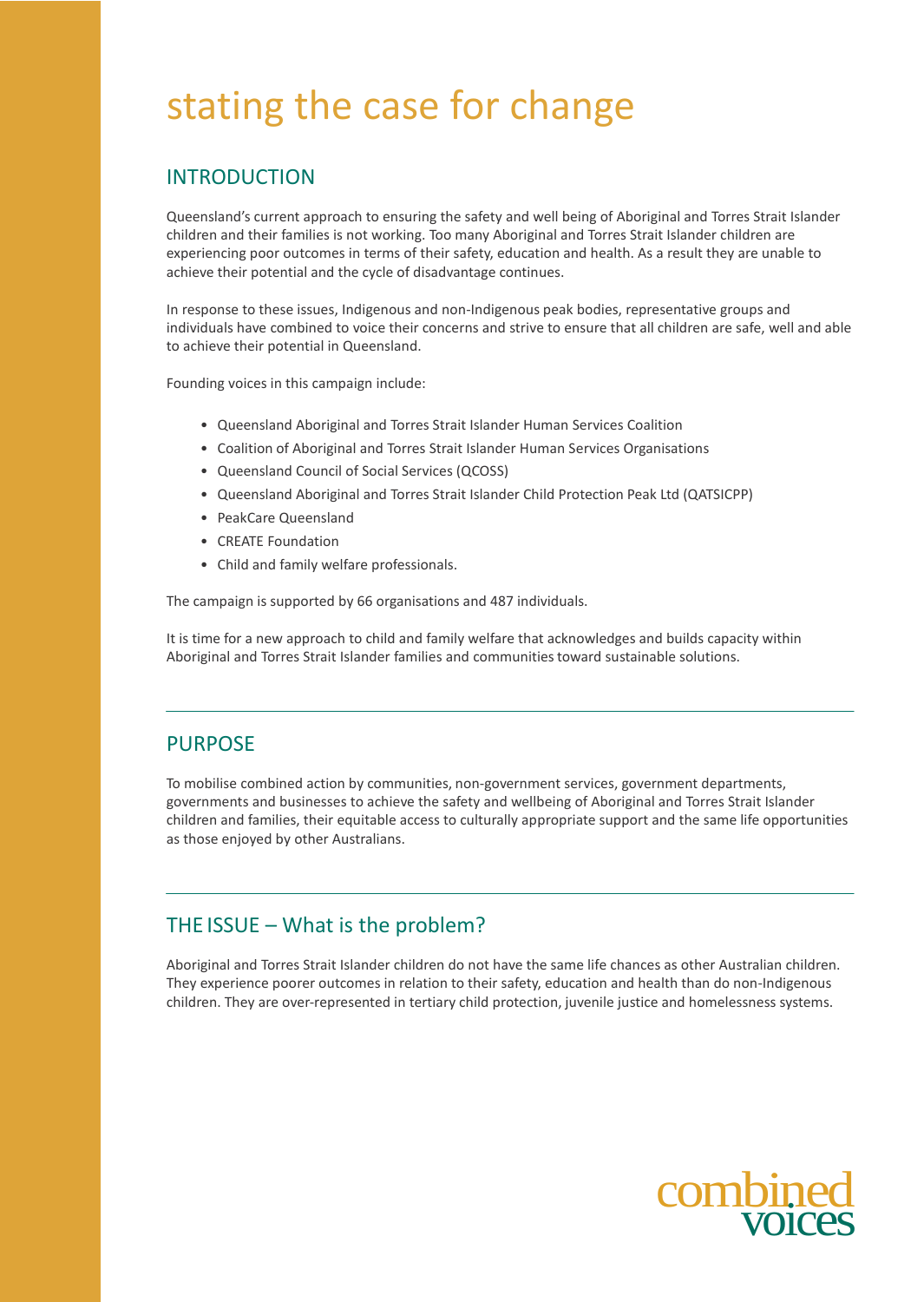# THE FACTS

Aboriginal and Torres Strait Islander children comprise only 6.4% of children aged 0-17 in Queensland.

## **CHILD PROTECTION**

Child protection data shows that when compared with non-Indigenous children, Aboriginal and Torres Strait Islander children are significantly over-represented at all stages of the child protection intervention process. In addition, the levels of over-representation increase the further children proceed within the intervention process.

In Queensland, 1 in 7 children and 1 in 4.5 Aboriginal and Torres Strait Islander children have had some form of contact with the child protection system.

In 2010-11 over-representation increased again at each point in the child protection process (except in substantiations for abuse or neglect). In 2010-11, Aboriginal and Torres Strait Islander children were:

- 5.0 times more likely to be notified for alleged harm or risk of harm
- 6.2 times more likely to be substantiated for abuse or neglect
- 8.7 times more likely to be subject to a care and protection order
- 8.7 times more likely to be living away from home.

Since 2007-08, the level of over-representation at each stage of the child protection process has continued to increase.

|                         | 2007-08 | 2008-09 | 2009-10 | 2010-11 |
|-------------------------|---------|---------|---------|---------|
| <b>NOTIFICATIONS</b>    | 3.3     | 4.0     | 4.7     | 5.0     |
| <b>SUBSTANTIATIONS</b>  | 4.0     | 6.5     | 6.1     | 6.2     |
| CHILD PROTECTION ORDERS | 6.4     | 7.6     | 8.4     | 8.7     |
| LIVING AWAY FROM HOME   | 6.6     | 79      | 8.4     | 87      |

Further, once removed from their familiy's care, many Aboriginal and Torres Strait Islander children are not supported to maintain their connections with family, community and culture.

As of 30 June 2011, only 52.5% of Aboriginal and Torres Strait Islander children were placed with a kinship or Indigenous carer. This is a decrease from 30 June 2010 when 53.8% of Aboriginal and Torres Strait Islander children were placed with a kinship or Indigenous carer.

# **JUVENILE JUSTICE**

In 2009-10, Aboriginal and Torres Strait Islander children and young people aged 10-17 (based on average daily numbers)

- were 14.3 times more likely to be on youth justice supervision orders (up from 14.2 the previous year).
- were 24.5 times more likely to be in youth detention centres (down from 26.9 the previous year)

### **HOMELESSNESS**

• In 2010-11, 34.2% of children accompanying an adult using SAAP services were Aboriginal or Torres Strait Islander (up from 33.3% the previous year).

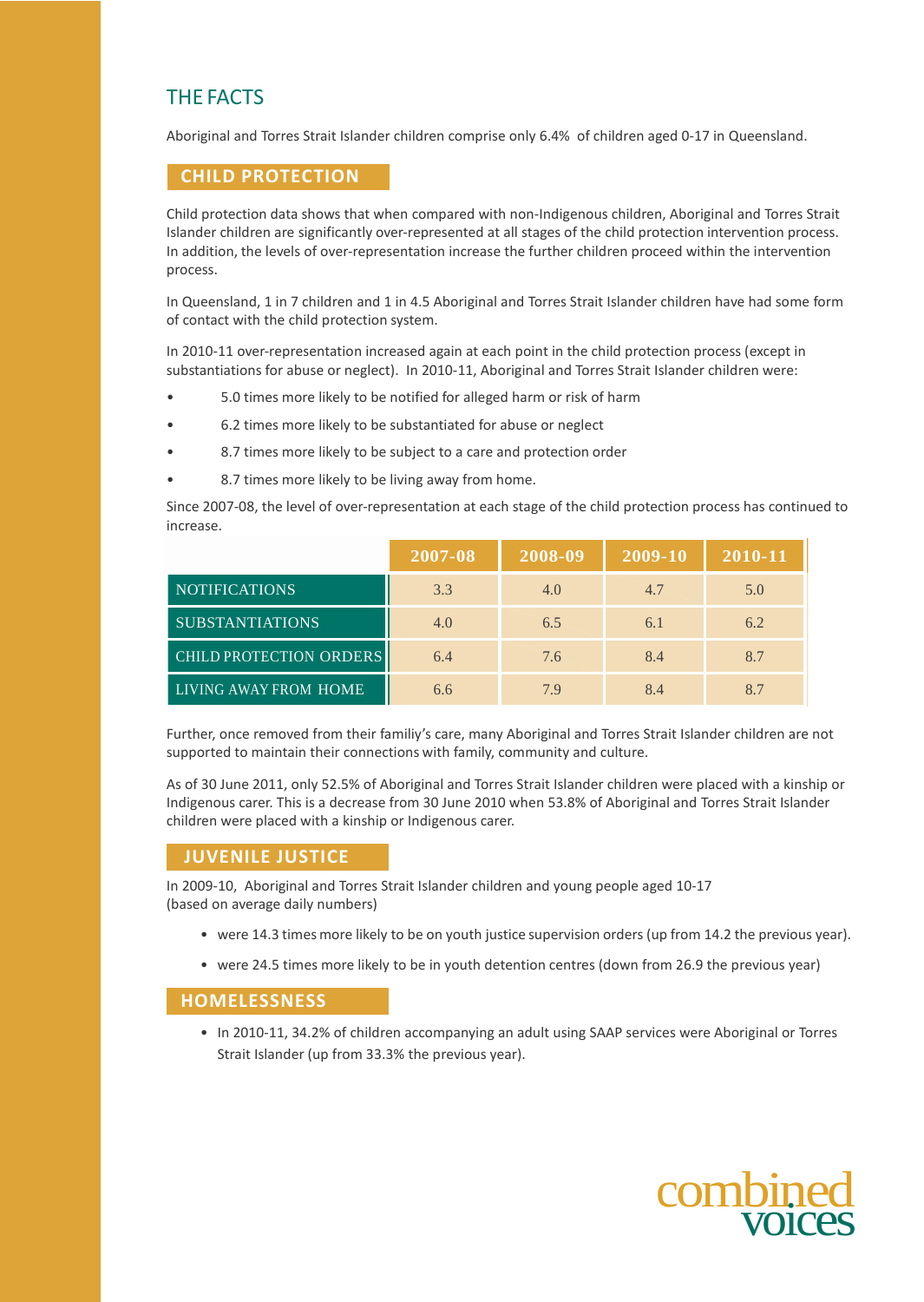### **HEALTH**

- Aboriginal and Torres Strait Islander women are more likely to have a low birth weight baby than non-Indigenous women.
- Aboriginal and Torres Strait Islander children are almost twice as likely to die between the ages of 0-4 as non-Indigenous children.
- Strong anecdotal evidence suggests an increase in notificationsin relation to unborn babies of Aboriginal and Torres Strait Islander mothers. Data on this critical issue must be made available urgently.

### **EDUCATION**

- Aboriginal and Torres Strait Islander children are less likely to access government-approved child care than non-Indigenous children.
- Aboriginal and Torres Strait Islander young people are less likely to complete year 12 than non-Indigenous young people.
- Aboriginal and Torres Strait Islander young people are less likely to attend tertiary education.

[Note – All statistics from the previous section are updated annually using the best data available at the time]

# WHY ARE THE PROSPECTS FOR ABORIGINAL AND TORRES STRAIT ISLANDER CHILDREN SO BAD?

### **DUE TO:**

- Denial of cultural processes and structures for ensuring the safety and well being of children in the context of their families and communities.
- Continued impact of past policies and practices of forced separations on Aboriginal and Torres Strait Islander carers and their children.
- Lack of child and family services to support vulnerable Aboriginal and Torres Strait Islander children and families and to prevent abuse and neglect.
- Severe social and economic disadvantage poverty, poor nutrition, poor housing, low education levels and high unemployment – along with social marginalisation, discrimination and racism.
- Long term failure of governments to
	- o provide culturally appropriate services and infrastructure for Aboriginal and Torres Strait Islander communities, and
	- o address the socio-economic disadvantage experienced by people in urban, regional, rural and remote communities.

# WHAT IS THE OBJECTIVE OF THIS CAMPAIGN?

To improve outcomes and stop the over-representation of Aboriginal and Torres Strait Islander children and families by 2020, by ensuring their safety, well being and providing equitable access to appropriate supports and life opportunities.

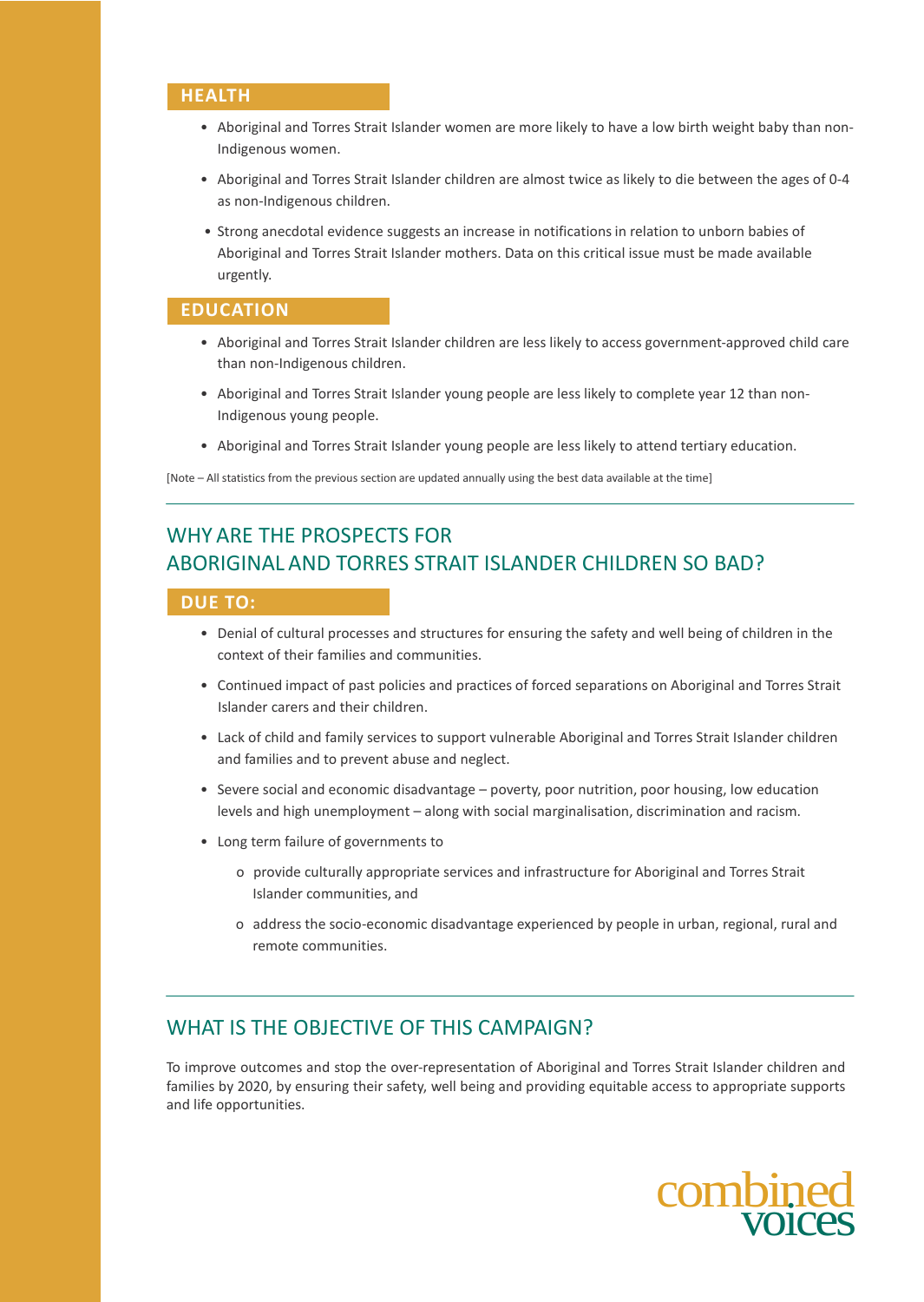# THE CRISIS CAN BE SOLVED

A partnership between government, government departments and non-government organisations that enables Aboriginal and Torres Strait Islander people and communitiesto take responsibility for solutions can solve the crisis.

This is possible. Aboriginal and Torres Strait Islander children make up only 6.4% of the population aged 0-17 in Queensland (approximately 70,000). Of these children, approximately 15,540 (22.2%) have had some form of contact with the child protection system. Queensland has the resources to address this problem.

We can also draw on the experience of New Zealand and Canada and the strategies they have used in their attempts to address disadvantage and the over-representation of First Nations peoples in child and family welfare.

# WHAT ARE WE ASKING GOVERNMENTS TO DO?

Combined Voices seeks to work with government to develop new and more effective responses to ensure the safety and well being of Aboriginal and Torres Strait Islander children and families including:

- 1. Increasing the proportion of total child and family support service funds allocated to Aboriginal and Torres Islander organisations to 25%<sup>1</sup>
- 2. Developing a child and family service strategy and implementing an action plan that acknowledges and addresses the vulnerability of Aboriginal and Torres Strait Islander children and families
- 3. Linking the child and family service strategy to COAG's commitment to 'close the gap' by addressing Aboriginal and Torres Strait Islander disadvantage.

# INDICATORS OF SUCCESS

We will know Aboriginal and Torres Strait Islander children are safe and well when their representation across key indicators is proportionate to their representation in the population and when compliance requirements have been achieved. The following targets<sup>2</sup> have been set for the key indicators over time.

| Indicator                                          | 2009<br>$\frac{0}{0}$                                     | 2010<br>$\frac{0}{0}$                                     | $20\overline{11}$<br>$\frac{0}{0}$                        | 2012<br>$\frac{0}{0}$                                     | 2015<br>$\frac{0}{0}$ | 2020<br>$\frac{0}{0}$ |
|----------------------------------------------------|-----------------------------------------------------------|-----------------------------------------------------------|-----------------------------------------------------------|-----------------------------------------------------------|-----------------------|-----------------------|
|                                                    | Actual<br>$(2007-08)$<br>data<br>published<br>in $2009$ ) | Actual<br>$(2008-09)$<br>data<br>published<br>in $2010$ ) | Actual<br>$(2009-10)$<br>data<br>published<br>in $2011$ ) | Actual<br>$(2010-11)$<br>data<br>published<br>in $2012$ ) | Campaign<br>Target    | Campaign<br>Target    |
| Children notified for alleged harm or risk of harm | 19.2                                                      | 23.4                                                      | 24.6                                                      | 25.6                                                      | 10.0                  | 6.4                   |
| Children substantiated for abuse or neglect        | 22.1                                                      | 26.4                                                      | 28.6                                                      | 29.1                                                      | 12.0                  | 6.4                   |
| Children subject to a care and protection order    | 31.5                                                      | 34.2                                                      | 36.7                                                      | 37.6                                                      | 15.0                  | 6.4                   |
| Children placed with kin or Indigenous carers      | 56.7                                                      | 58.2                                                      | 53.8                                                      | 52.5                                                      | 90.0                  | 100                   |

The Combined Voices campaign launched in August 2009. As such, progress against the campaign targets can begin to be measured from 2011.

<sup>1</sup> This figure is the percentage of children notified for alleged harm or risk of harm in 2010-11 who are Aboriginal or Torres Strait Islander. It is used as a proxy indicator of the proportion of total child and This figure is the percentage of children notified for alleged harm or risk of harm in 2010-11 who are<br>Aboriginal or Torres Strait Islander. It is used as a proxy indicator of the proportion of total child and<br>family suppo



representation.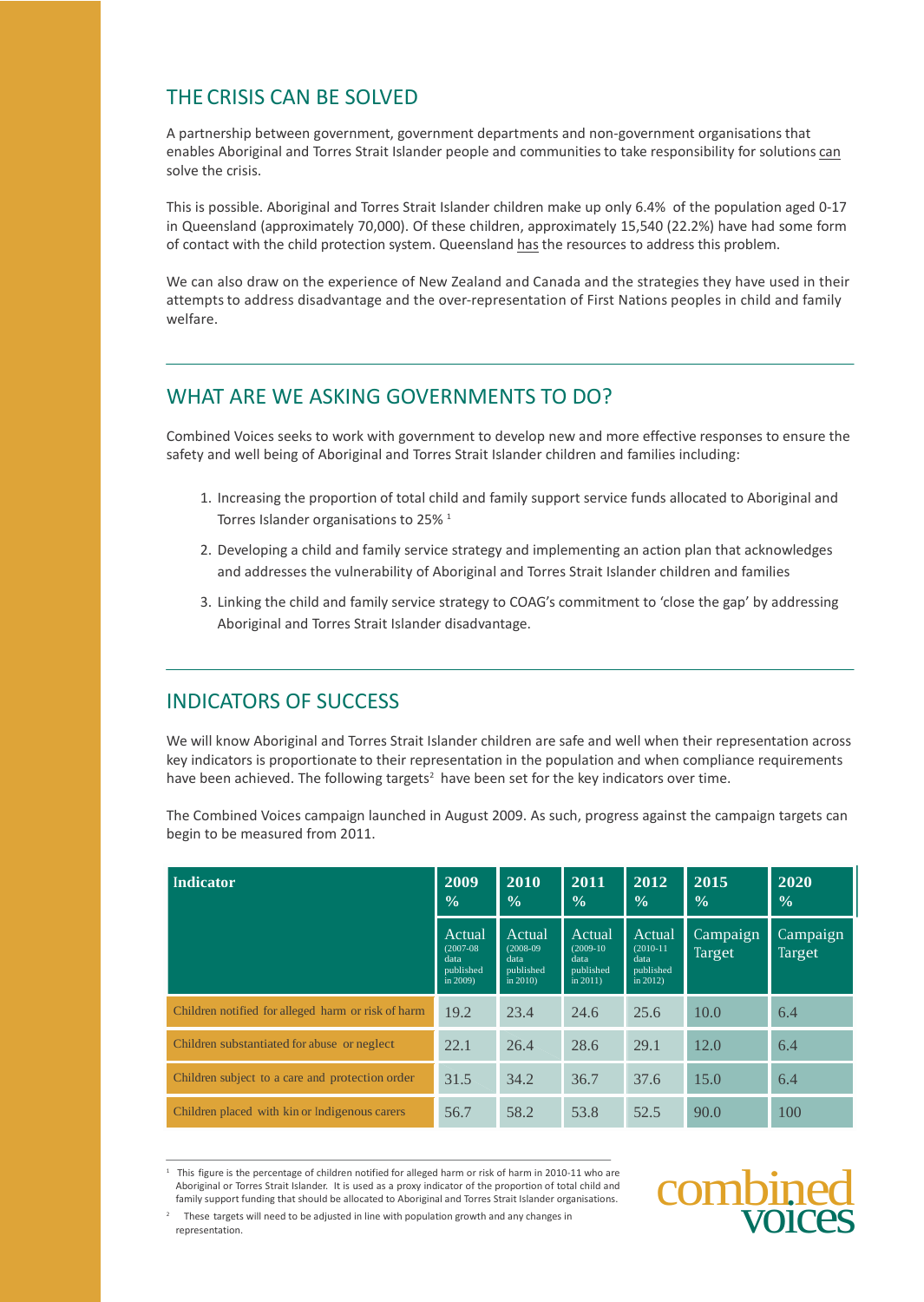| Children living away from home                                   | 31.9 | 35.0 | 36.5 | 37.5    | 15.0 | 6.4 |
|------------------------------------------------------------------|------|------|------|---------|------|-----|
| Children and young people on youth justice<br>supervision orders | 47.5 | 46.6 | 46.9 | $DNA^*$ | 15.0 | 5.9 |
| Children and young people in youth detention                     | 57.4 | 59.6 | 60.7 | $DNA^*$ | 25.0 | 5.9 |
| Children and families using SAAP services                        | 31.5 | 31.6 | 33.3 | 34.2    | 15.0 | 6.4 |

### \*Data Not Available

However, significant reductions in these key indicators of safety and well being will not be possible until other areas of disadvantage in health and education for Aboriginal and Torres Strait Islander children and are addressed. Indicators include:

- A reduction in the number and proportion of low birth weight babies
- A reduction in the number and proportion of children who die between the ages of 0-4
- An increase in the number and proportion of children accessing pre-school
- An increase in the number and proportion of young people who complete year 12
- An increase in the number and proportion of young people who enter tertiary education

Concurrent government action will therefore be required in these areas.

# **MYTHS**

Myth No.1 Aboriginal and Torres Strait Islander parents cannot look after their children properly

- Most parents experience some difficulties in looking after their children at some point in their lives and need support from their families, friends and others in their community. Some parents need assistance from services.
- A survey of 2,400 Aboriginal parents (primary carers) in Western Australia found that the majority of Aboriginal families function very well. This is consistent with studies of the total population, which have highlighted that Australian families generally function very well.
- Families that do not experience alcohol problems in the house, and where children have healthy diets, and carers have reasonable parenting skills or hold strong spiritual/religious beliefs are more likely to have very good family functioning.
- Aboriginal and Torres Strait Islander peoples are more likely to be poorer, less educated and have less access to child and family support, health and education services than other Australians. Families facing these issues are likely to have some difficulty in caring for their children and need assistance.

Myth No.2 Disadvantage and difficulties caring for children are only experienced by Aboriginal and Torres Strait Islander people living in remote communities

- Whilst a lot of media and government attention is given to issues facing Aboriginal and Torres Strait Islander peoples living in remote communities, the population is spread throughout Queensland and disadvantage and difficulties caring for children are also experienced by people living in urban and regional areas.
- Aboriginal and Torres Strait Islander people live throughout Queensland 26% live in 'major cities',

**combined** voices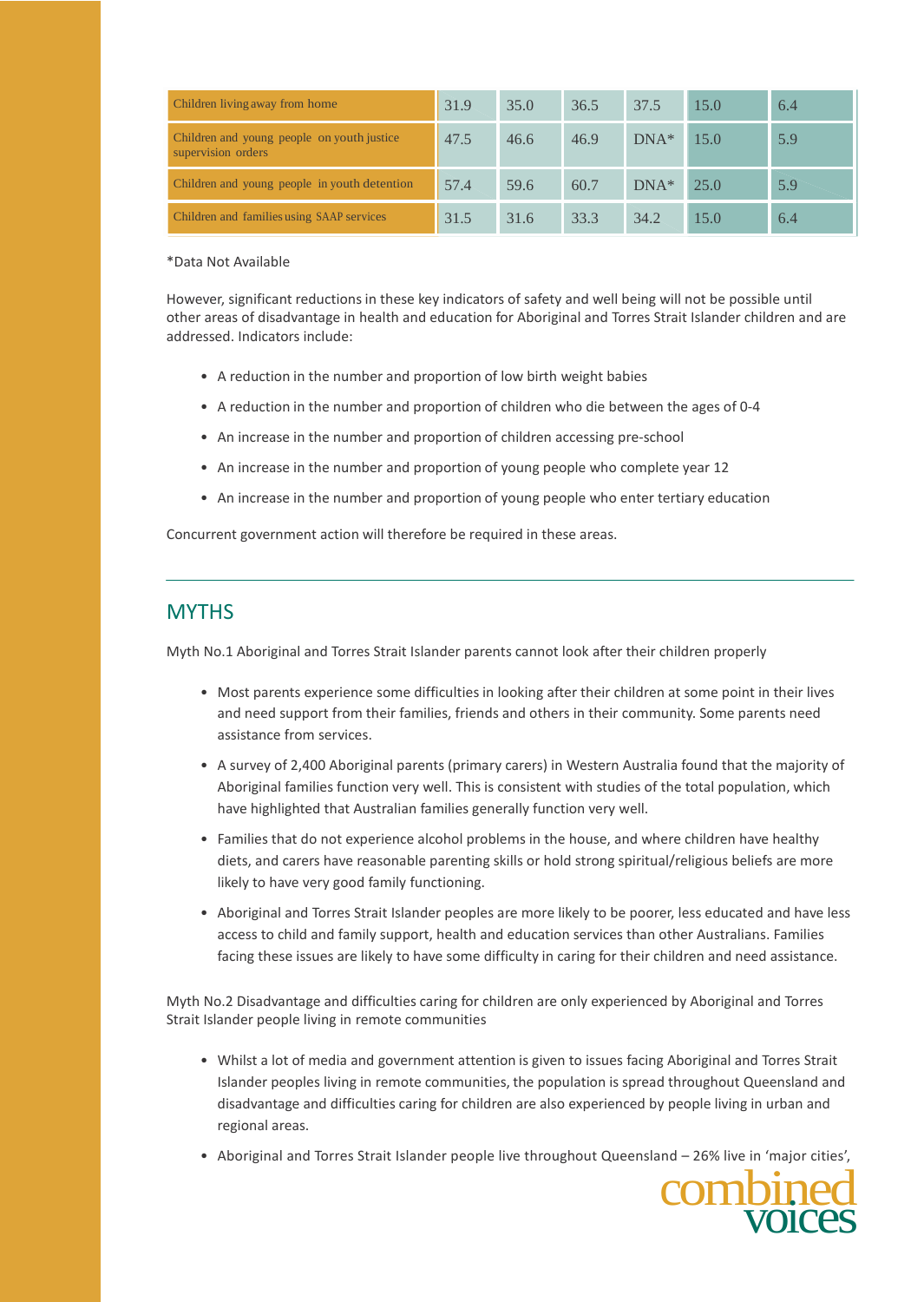20% live in 'inner regional' areas, 32% live in 'outer regional' areas and 22% live in 'remote' or 'very remote' areas.

• Strategies to address disadvantage and support families in the care of their children will therefore need to acknowledge and address the different contexts in which Aboriginal and Torres Strait Islander people live.

Myth No.3 Patterns of abuse and neglect are the same for Aboriginal and Torres Strait Islander children and non-Indigenous children

- Abuse and neglect is categorised and reported by statutory departments in terms of four types of harm – physical abuse, sexual abuse, emotional abuse and neglect.
- Notifications of Aboriginal and Torres Strait Islander children are more likely to be substantiated for emotional abuse (37.1%) than neglect (36.5%), physical abuse (21.4%) or sexual abuse (5.0%). Notifications of non-Indigenous children are more likely to be substantiated for emotional abuse (41.3%) than neglect (30.5%), physical abuse (21.5%) or sexual abuse (6.6%) 3 .
- These patterns and differences are significant as there is increasing evidence that our responses need to be tailored to the type of harm and address the associated factors. In relation to neglect, poverty is a significant factor that must be addressed. Whilst in emotional abuse, family violence is a significant factor that must be addressed.

Myth No.4 State government funds Aboriginal and Torres Strait Islander organisations to provide child and family support services

- Since the Combined Voices campaign started in 2009, \$8.0M was re-allocated (from an existing \$16M allocation) for the introduction of 11 regional Family Support Centres, and \$8.0M for Recognised Entities.
- While the introduction of Family Support Servicesshould be seen as a partial success, there are still issues. Firstly, with demand as it stands, there are simply not enough funded services. Secondly, true preventative work is restricted: services have not been able to get on the front foot and prevent families coming into the child protection system because of restrictions regarding referral pathways.

Myth No.5 Aboriginal and Torres Strait Islander children and families should use the same services as everybody else

- Being Australian doesn't mean that we are all the same, or have the same needs. Australians come from all over the world and live in cities, suburbs, country towns and remote communities… and we bring with us our cultural differences and differing needs.
	- Aboriginal and Torres Strait Islander Australians may choose to use the same services available to other

Australians, but they often face a lack of understanding of their culture and the continuing impact of the forced separation of children from their families and communities, and, in some instances, discrimination when they do use these services. For these reasons, some will not seek assistance.

• In some parts of Queensland, Aboriginal and Torres Strait Islander peoples make up the majority of the population or a significant proportion of the population in need. In these instances, it makes sense that Aboriginal and Torres Strait Islander groups and organisations should be funded to provide child and family support services. In other areas, where the number and proportion of Aboriginal and Torres Strait Islander people is smaller, direct input and control is still important but the way in which services are organised and delivered may need to be different.

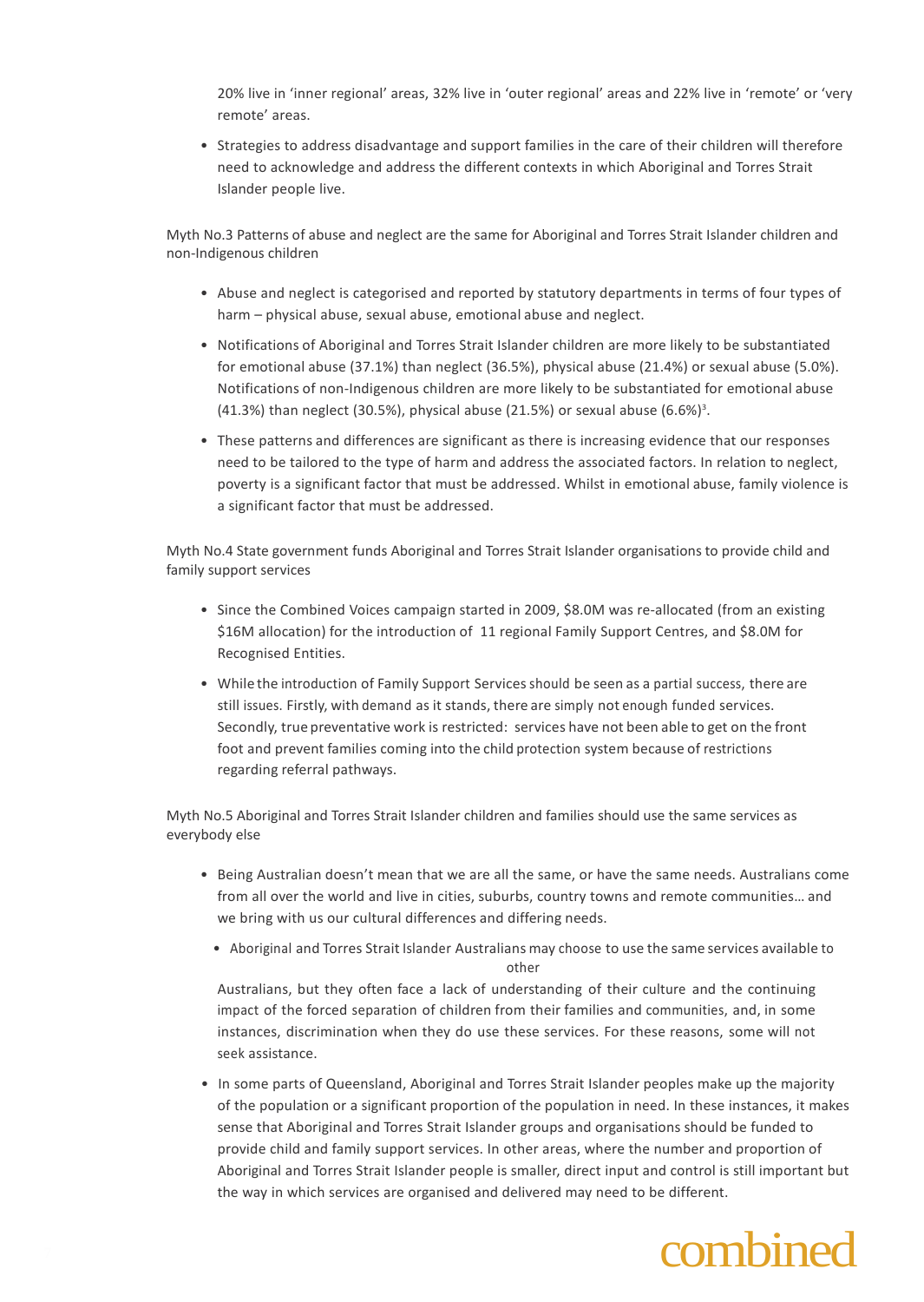voices

<sup>3</sup> These percentages relate to the number of notifications substantiated not the total number of children